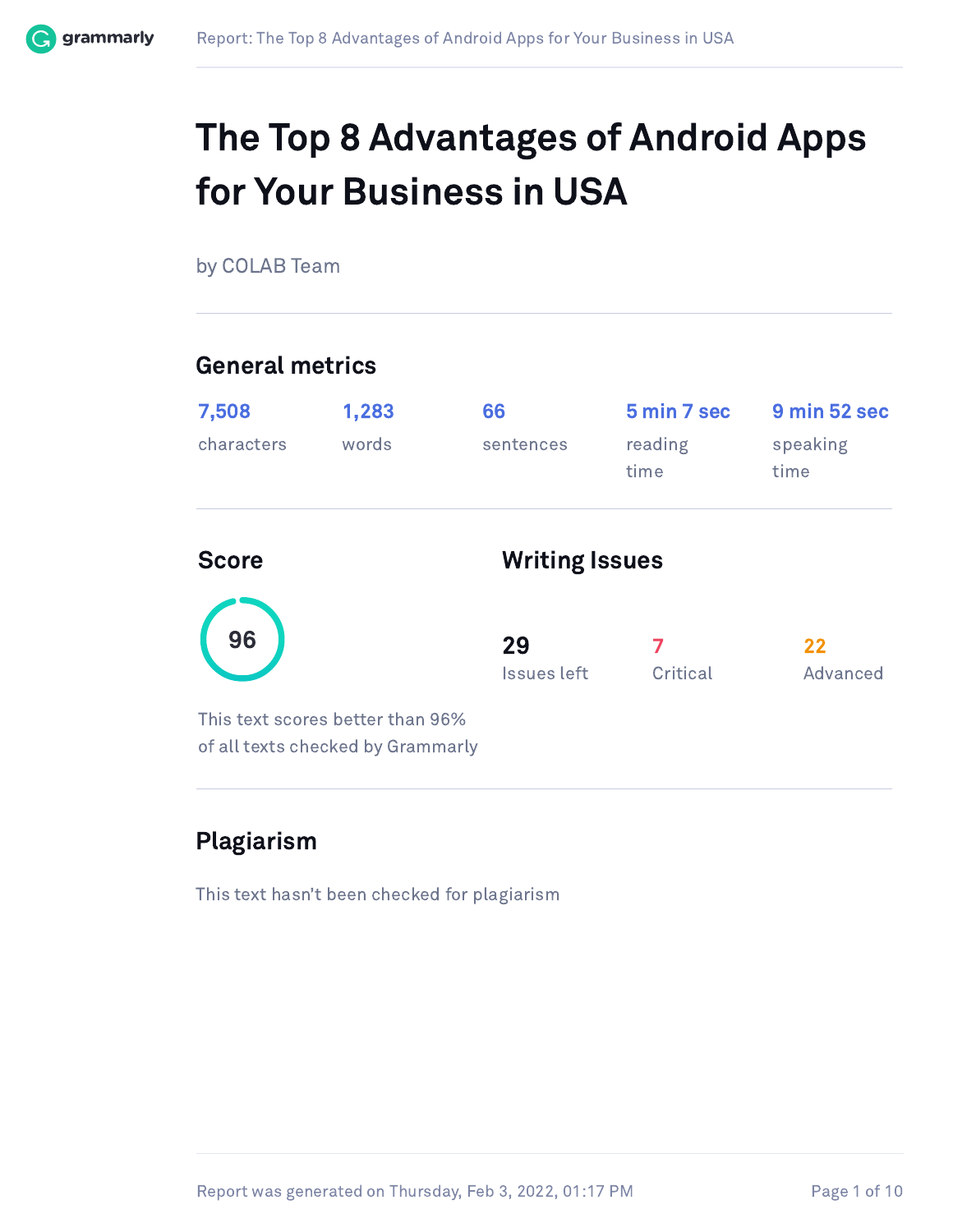

#### Writing Issues

ĺ

ĺ

ĺ

|    | <b>Correctness</b>                   |  |
|----|--------------------------------------|--|
| 1  | Unknown words                        |  |
| 4  | Comma misuse within clauses          |  |
| 2  | Closing punctuation                  |  |
|    | Mixed dialects of english            |  |
|    | Misplaced words or phrases           |  |
|    | Determiner use (a/an/the/this, etc.) |  |
|    |                                      |  |
| 10 | Clarity                              |  |
| 3  | Intricate text                       |  |
|    | Wordy sentences                      |  |
| 5  | Passive voice misuse                 |  |
|    | Hard-to-read text                    |  |
|    |                                      |  |
| 9  | <b>Engagement</b>                    |  |
| 9  | Word choice                          |  |
|    |                                      |  |

#### Unique Words 34%

Measures vocabulary diversity by calculating the percentage of words used only once in your document

unique words

#### Rare Words **29%**

Measures depth of vocabulary by identifying words that are not among the 5,000 most common English words.

rare words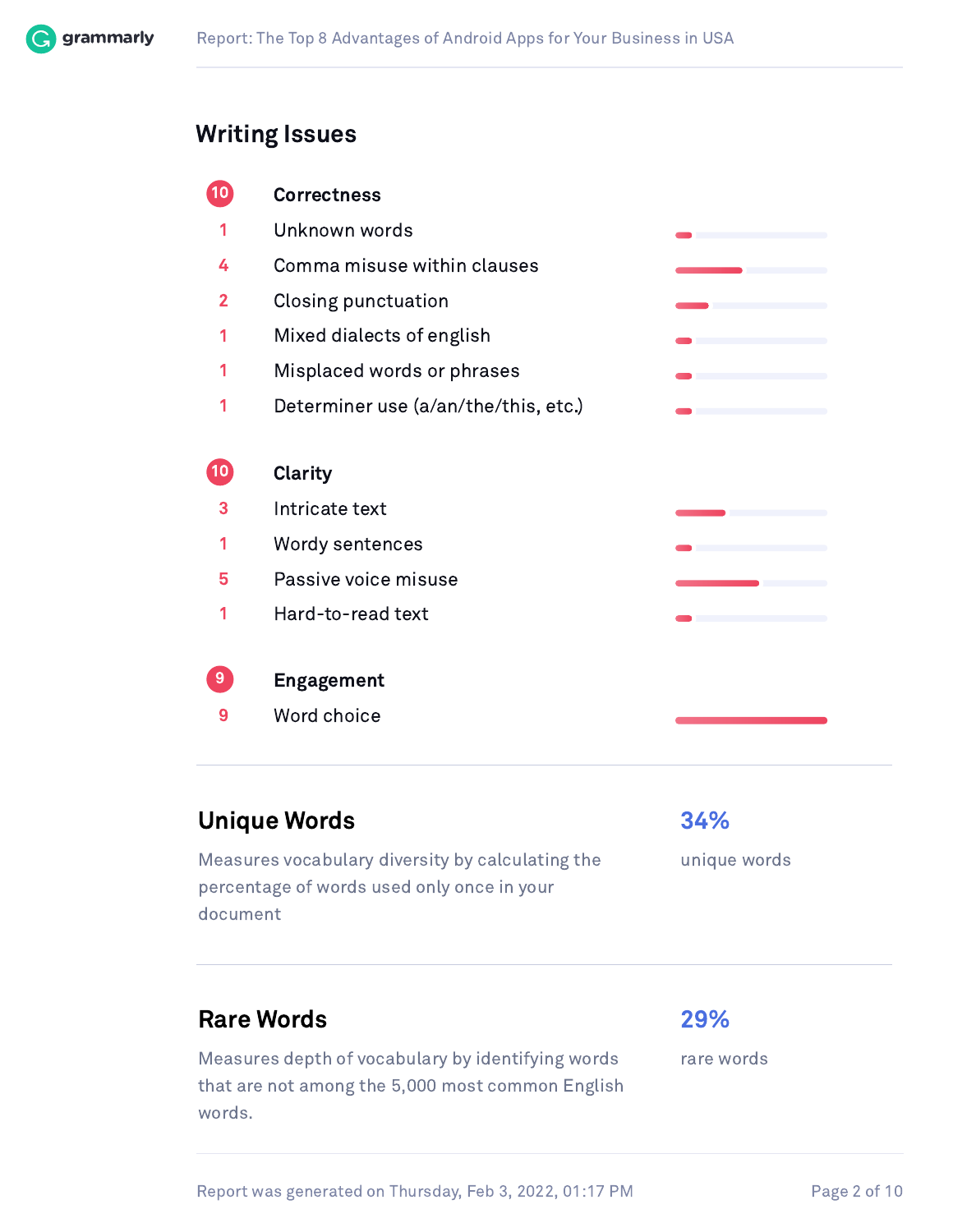

#### Word Length 4.7

Measures average word length characters per word

## Sentence Length 19.4

Measures average sentence length words per sentence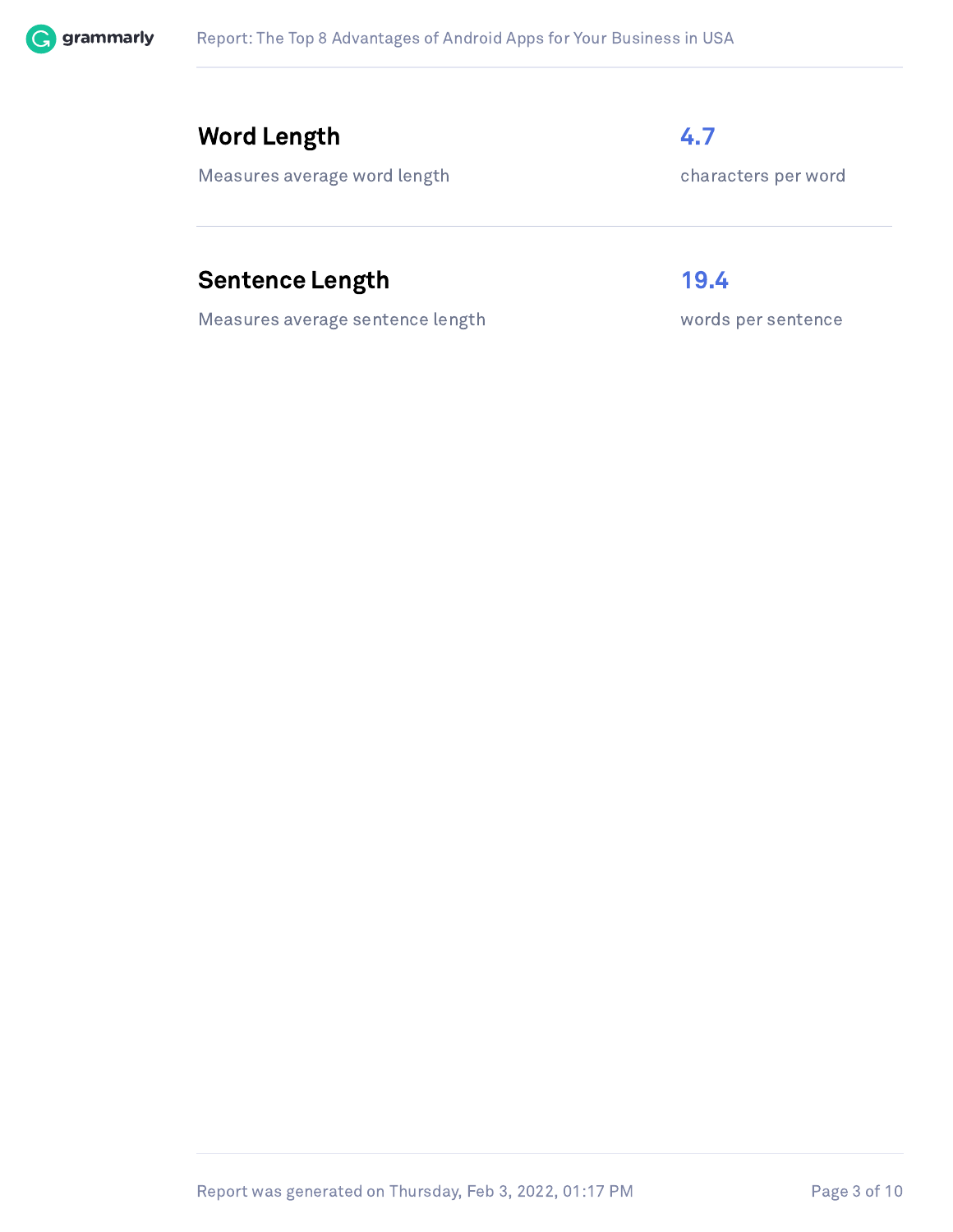

# The Top 8 Advantages of Android Apps for Your Business in USA

The Top 8 Advantages of Android Apps for Your Business in the USA K.W: Android App Development Company in USA, appsocio Android apps have become extremely popular among smartphone users, especially those who own tablets. Many businesses have started using android apps to stay in touch with their customers and increase sales of their products and services. At Appsocio, we have developed many android apps for USA companies and found some interesting trends. 1

Android app development company in the USA also offers other services, including branding, design and marketing, to help you get your new business up and running. So whether you're looking to raise brand awareness, capture and convert leads, or have fun entertaining your customers, the Android App Company in the USA can help you get the job done! 2

They offer business apps across all platforms, including iOS, Android, Blackberry and Windows Phone. If you would like to learn more about Android app development companies in the USA and how they can help you get ahead of your competition and make more money with your business, contact them today! 3

These are the top 8 advantages of android apps in the USA that we would like to share with you 4

Can help you stay connected

A smartphone is not just a cell phone. It's also a mobile hotspot, entertainment centre, and computer—among other things. 5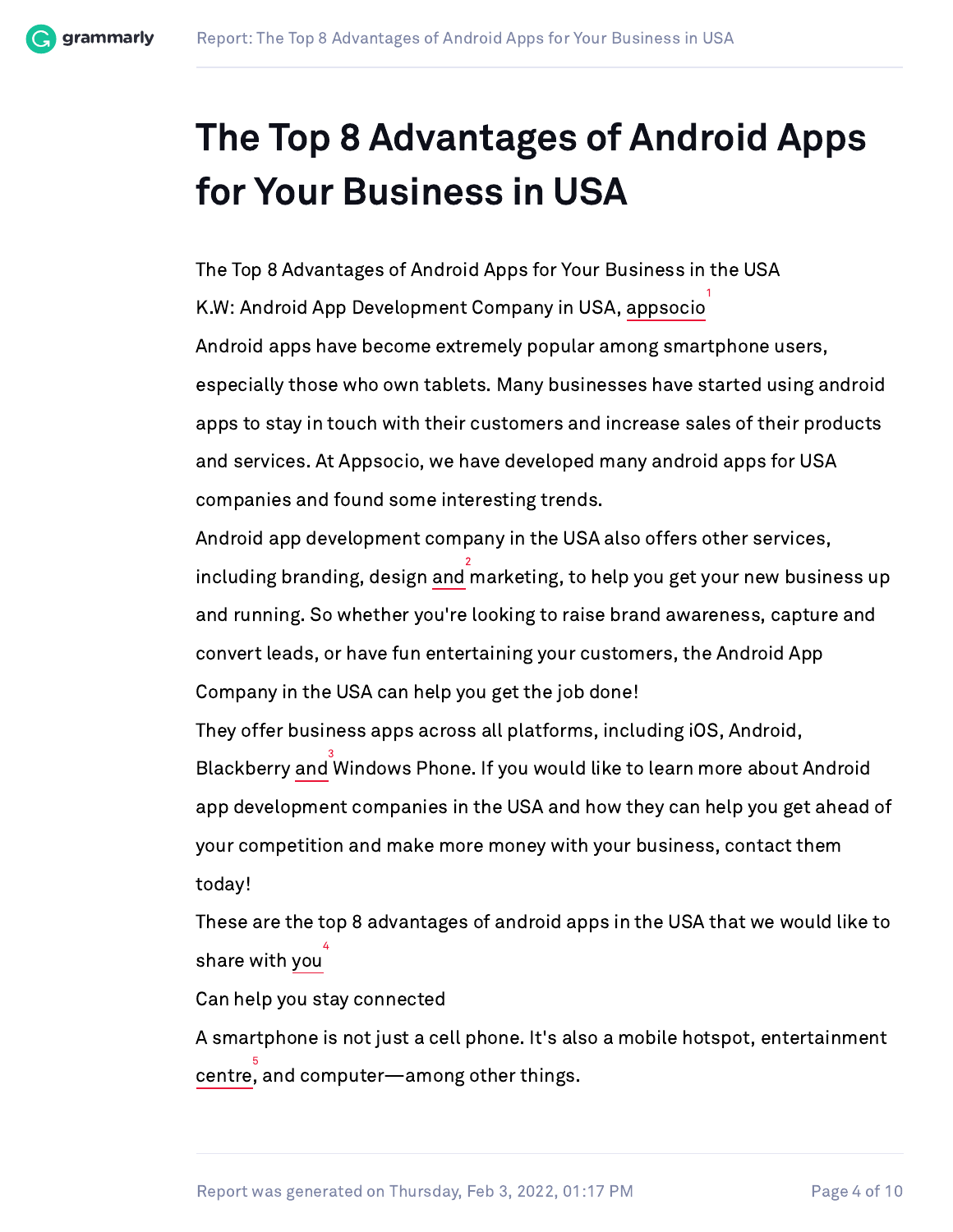

Because of these attributes, businesses have begun to recognize that it's crucial to stay connected no matter where you are. Having an app dedicated to your business ensures that your customers have easy access to information or service they need when they need it.

And because there are so many platforms available, you can even choose how you want your users to interact with your app—web-based or through a native app installed on their device.

Can get new customers

Creating a mobile app for your business is just one way to engage with new customers. As anyone who has installed an app on their smartphone can tell you, downloading and using an app is simple—and it doesn't take long at all. This means that even people who aren't searching out new apps on everything from smart T.V.s to fitness trackers can quickly find, download, and start using your business app. That could be exactly what you need to engage with new customers and create more opportunities. 6 7 8,9

Can save you time

According to a survey conducted by Flurry, smartphone users check their phones an average of 110 times per day. That's about once every six minutes! These quick checks are often done out of habit and can be time-consuming. Having an app that connects you to your social networks, email, and other sites  $\frac{10}{10}$  can help you save time spent looking at your smartphone by giving you quick access to what you need instead. This means more time spent working on projects or with family and friends. 11

A recent study also found that workers who regularly used apps at work were 17% more productive than those who didn't use apps. The increased productivity is mainly due to decreased disruptions and distractions, so having an app with tools to make business easier is important! 12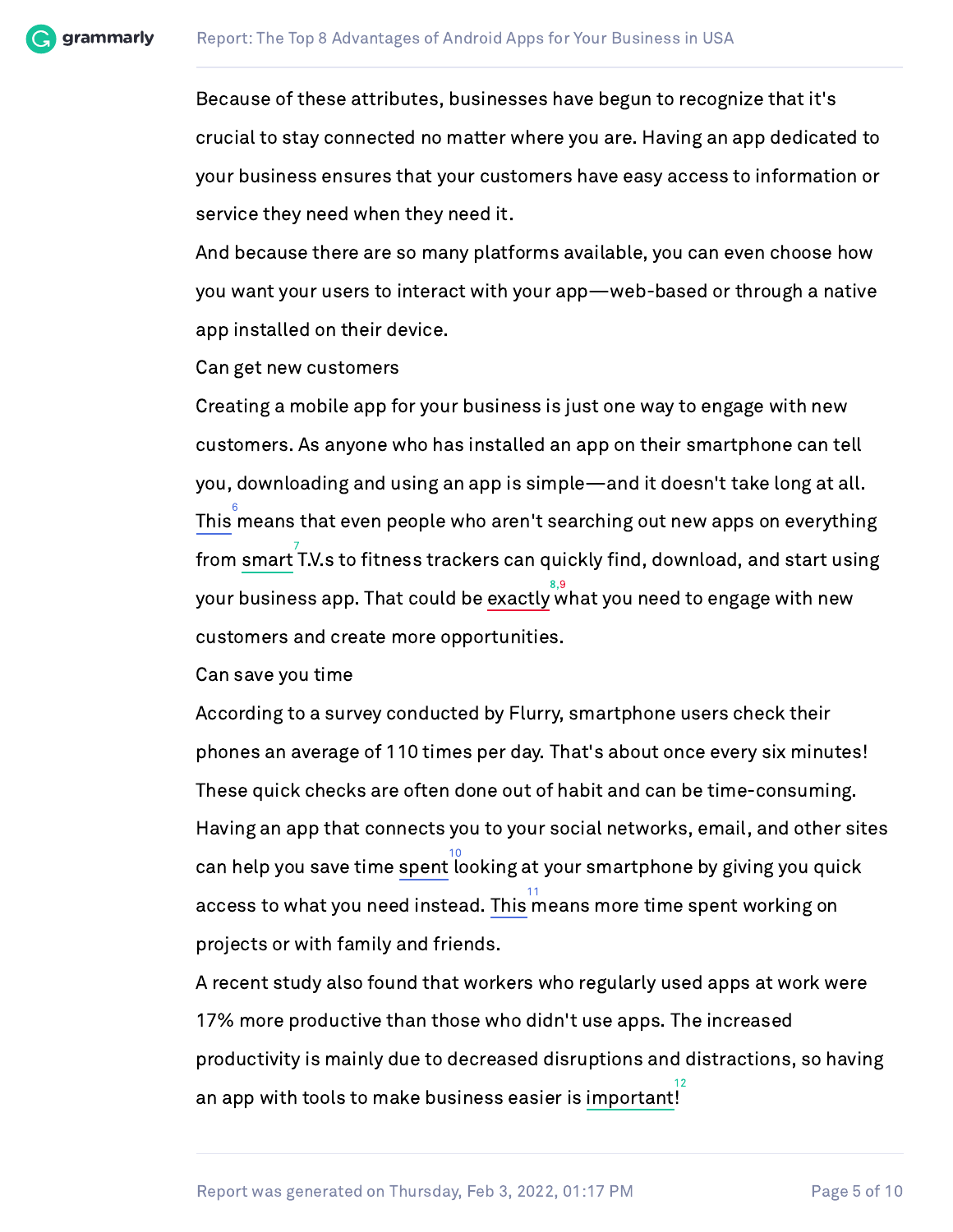grammarly

#### Help people find your business 13

One key benefit of creating an app for your business is that it's a great way to help people find your business. Search engines like Google, Bing, and Yahoo! have specific algorithms pointing users toward relevant businesses. So apps are just another way to make sure people are directed to your doorstep. For example, if you're a local restaurant that serves breakfast, lunch and dinner, creating an app with information about breakfast will ensure people who search their phones while hungry on Sunday morning will be directed to your location. 14 15 16 17

In other words, it's a great idea to spend some time researching how best to market your app if you want it to get found by customers!

Are fun to make!

Making apps is a lot of fun! It's just like making little websites, except you use an android phone to build it. The best part about designing an app in android app development company in the USA is that it's easy and quick if you ever want to make changes with no cost involved. 18

This means that you can test out your idea right away and keep improving upon it as you go until your app reflects what people want. Creating your app is also a great exercise in brainstorming because there are many different ways to design it. 19

There are thousands of tutorials online to help you get started—but don't let that intimidate you! You don't need any special skills or training—you already know how to use your phone!

Can improve your ROI (Return on Investment)

Mobile apps can increase your return on investment (ROI) by helping you connect with new customers and boost sales. Mobile app development is also a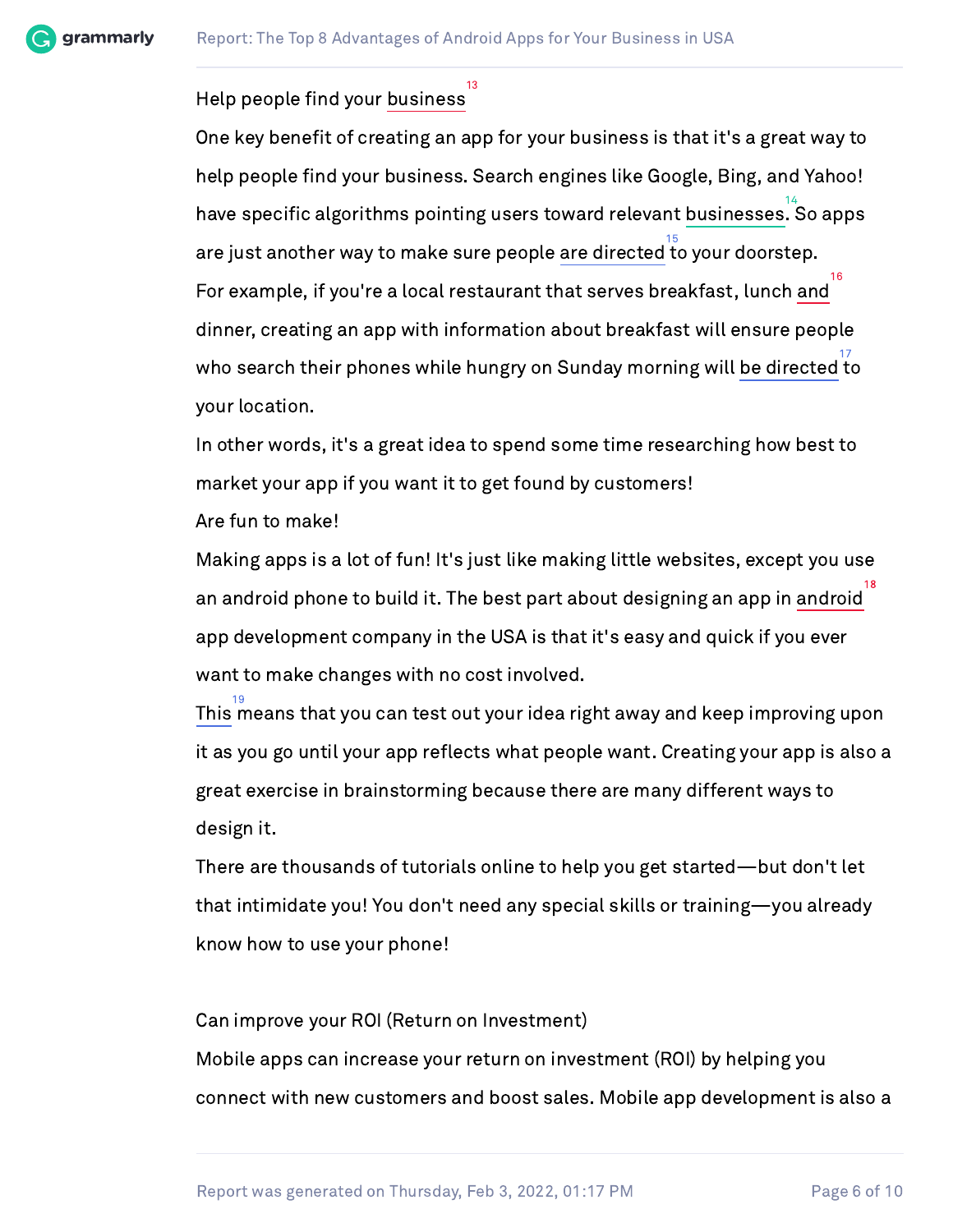

great way to get the word out about your brand, products or services. Mobile-optimized websites are another good idea because they allow people to visit your site via their phones and tablets – but that doesn't provide an interface that takes advantage of native mobile features, such as GPS location tracking or cameras. 20

However, in an android app development company in the USA, you can integrate those components into your product's interface. So if someone uses a camera in one part of the app, all other pages will continue to have access to that camera without users having to log in again.

Enable you to build brand trust

Building trust is especially important if you run a B2B business, where customers expect you to solve all their problems and know everything about your product. Since there's no human interaction, it can be hard to convince  $\frac{22}{100}$  potential customers that your app will work for them—especially if you sell a niche product or service. 21

In an android app development company in the USA with an app, you can offer customer support 24/7, respond quickly to feedback and comments on your app store page, share information about yourself and your team, show off case studies and testimonials, and provide access to articles that prove how useful your software is. 23 24

All these things can help build customer trust – without even needing a salesperson!

Can raise awareness of your product or service With thousands of apps on mobile marketplaces like Google Play and Apple's App Store, it's more important than ever to stand out from the crowd.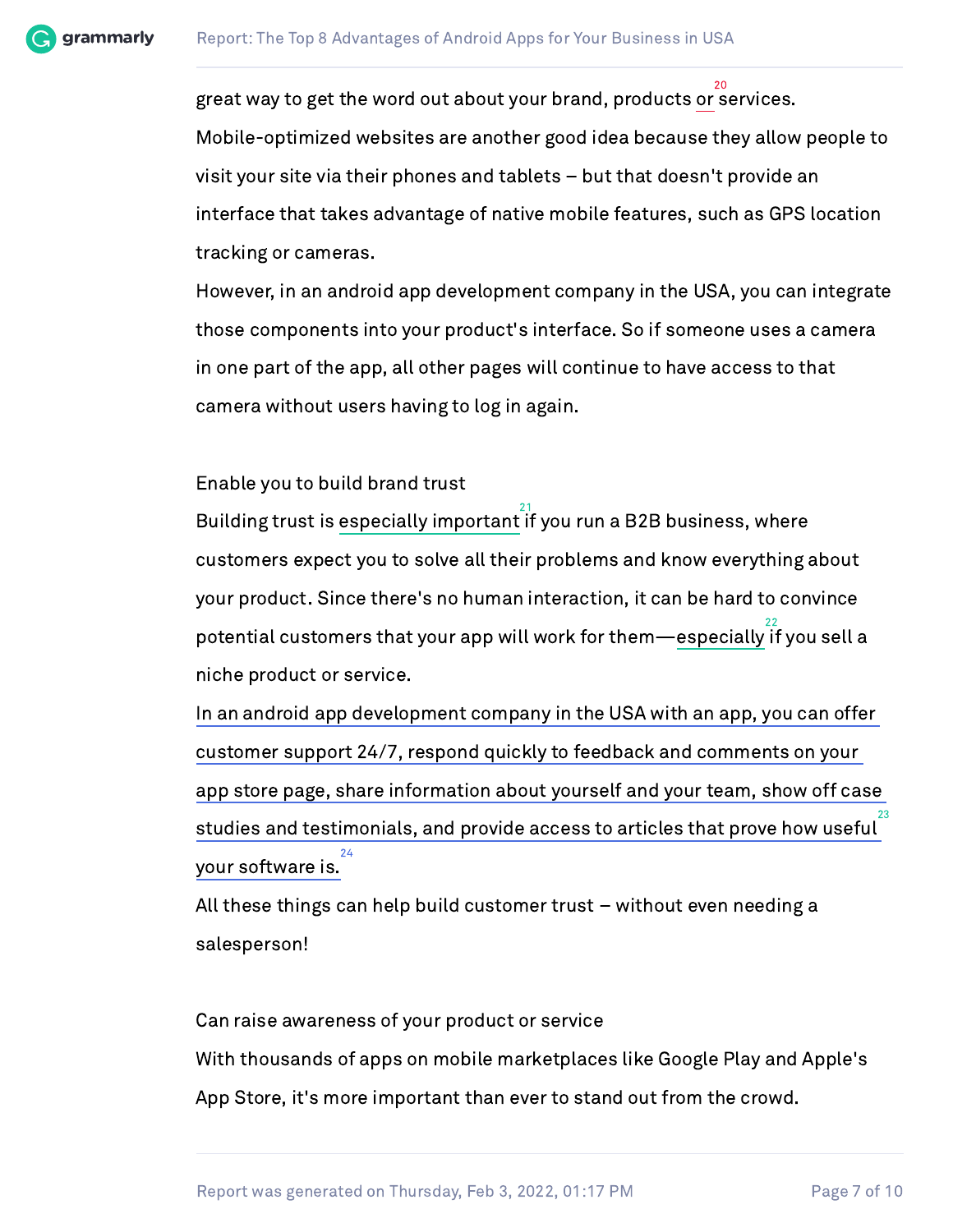

In an android app development company in the USA, if you develop a unique app that addresses an issue that hasn't been addressed before, you could use your app to raise awareness about a serious problem or to show people new uses for your product. 25

Whatever way you go, your company will be seen as forward-thinking and techsavvy. It's also easier than ever to publicize a new Android app since Google Play keeps track of your downloads through their Content Rating Tool. The Final Word 26 27

The more you work on your brand, stay active on social media, and write useful  $\frac{29}{20}$  content that's aligned with your industry—the better chance you have at growing an online presence. And let's be honest: as writers (or designers or podcasters), we could all stand to learn a thing or two about branding and marketing. 28

That's why it's so important to take advantage of all of those opportunities to show off your hard work and personal brand. Not only will it help you stand out from other freelancers, but it also makes sure that everyone—clients included —can see just how talented you are!

If you want to know more about our android app development, contact Appsocio. We are always happy to assist you!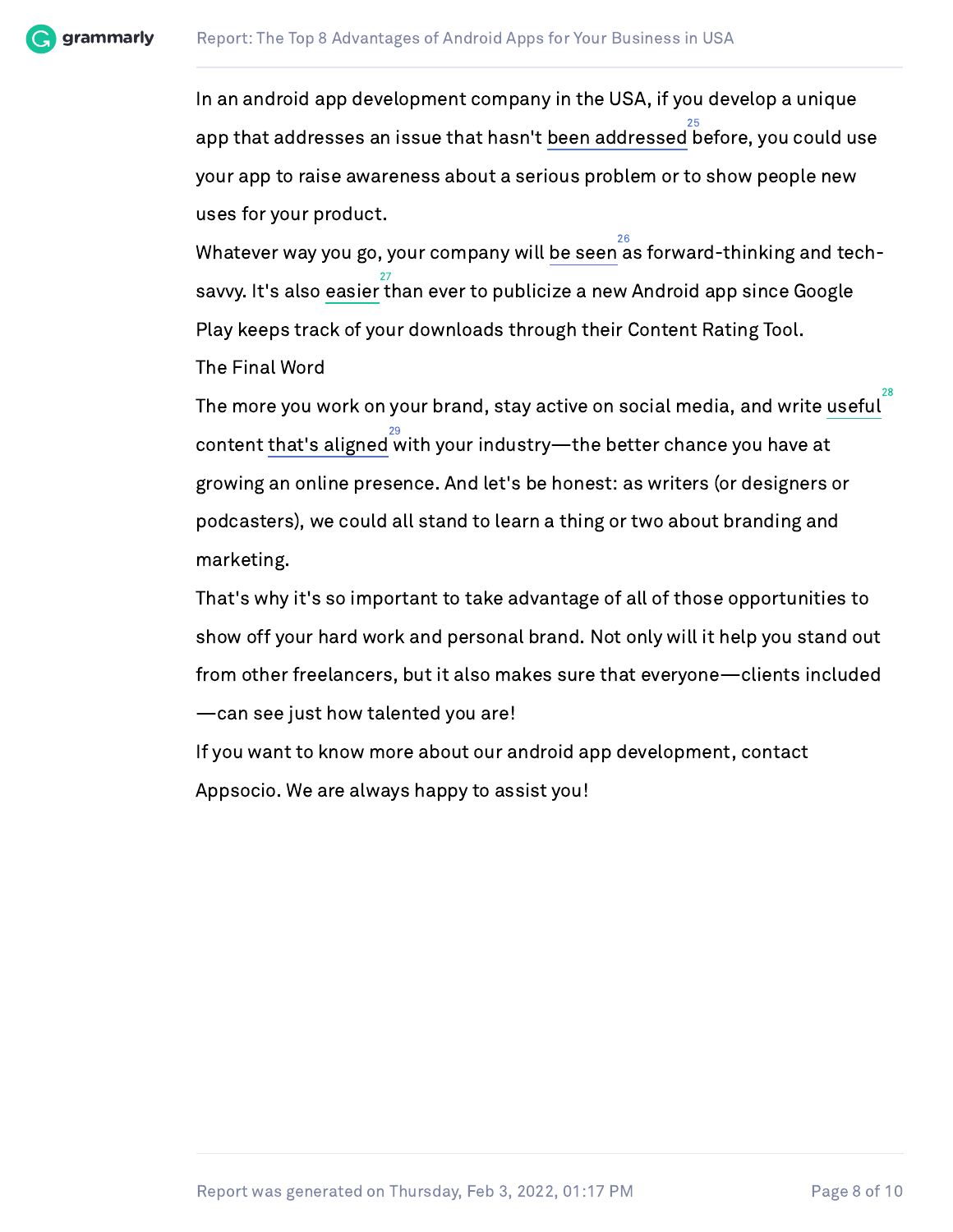

| 1.  | appsocio                                | Unknown words                           | Correctness |
|-----|-----------------------------------------|-----------------------------------------|-------------|
| 2.  | , and                                   | Comma misuse within<br>clauses          | Correctness |
| 3.  | , and                                   | Comma misuse within<br>clauses          | Correctness |
| 4.  | you.                                    | Closing punctuation                     | Correctness |
| 5.  | $centre \rightarrow center$             | Mixed dialects of English               | Correctness |
| 6.  | This                                    | Intricate text                          | Clarity     |
| 7.  | $\frac{4}{3}$ + intelligent             | Word choice                             | Engagement  |
| 8.  | $\frac{exactly}{\rightarrow}$ precisely | Word choice                             | Engagement  |
| 9.  | exactly                                 | Misplaced words or<br>phrases           | Correctness |
| 10. | spent                                   | Wordy sentences                         | Clarity     |
| 11. | This                                    | Intricate text                          | Clarity     |
| 12. | $im$ portant $\rightarrow$ essential    | Word choice                             | Engagement  |
| 13. | business.                               | Closing punctuation                     | Correctness |
| 14. | $businesese \rightarrow companies$      | Word choice                             | Engagement  |
| 15. | are directed                            | Passive voice misuse                    | Clarity     |
| 16. | , and                                   | Comma misuse within<br>clauses          | Correctness |
| 17. | be directed                             | Passive voice misuse                    | Clarity     |
| 18. | an android                              | Determiner use<br>(a/an/the/this, etc.) | Correctness |
| 19. | This                                    | Intricate text                          | Clarity     |